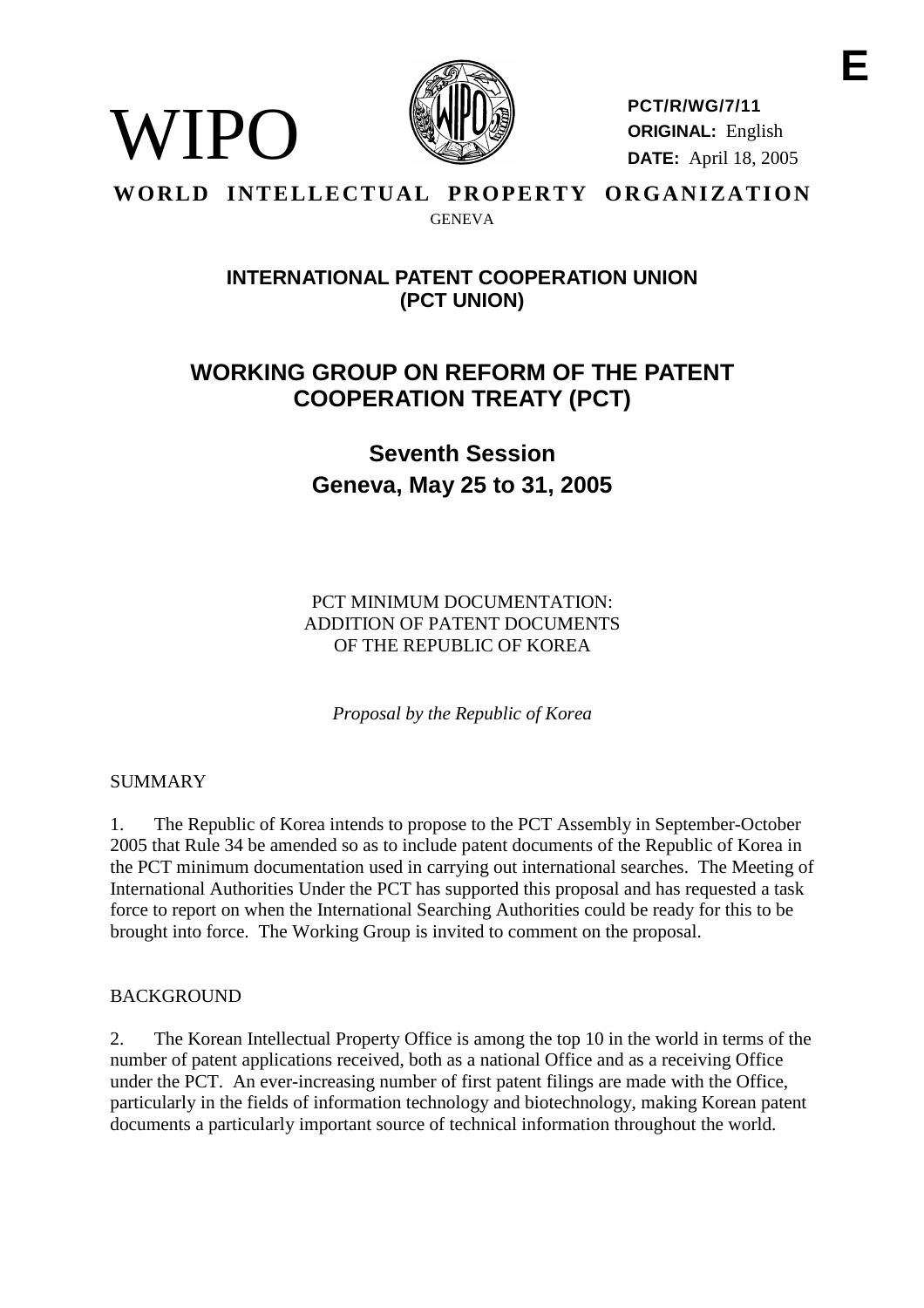#### PCT/R/WG/7/11 page 2

This is shown by the rapidly increasing use of the free Internet-based Korean patent document search service  $(KIPRIS<sup>1</sup>)$  by users from outside the Republic of Korea.

3. The Korean Intellectual Property Office also acts as an International Searching and Preliminary Examining Authority and is aware of what data is necessary for patent documents of the Republic of Korea to be used as an effective search tool. All of these documents are available in electronic format (either image or full-text). English language abstracts of patents and published patent applications are available from 1979 onwards in searchable SGML format. The number and types of these documents are as follows:

| Type                       | Coverage            | Format      | Number of documents |
|----------------------------|---------------------|-------------|---------------------|
| Granted patents            | 1948 to 1998        | Image       | 456,000             |
|                            | 1979 to the present | <b>SGML</b> | 144,000             |
| Published patent           | 1983 to 1998        | Image       | 412,000             |
| applications               | 1983 to the present | <b>SGML</b> | 1,058,000           |
| English language abstracts | 1979 to the present | <b>SGML</b> | 550,000             |

4. All of the PCT International Authorities and many other national Offices have received CD-ROMs containing English language abstracts of patent documents of the Republic of Korea published since 1979. Some have also received CD- ROMs containing the patent documents themselves. The Korean Intellectual Property Office and other International Authorities are currently discussing technical arrangements for ensuring suitable access to and updating of this documentation in electronic form to ensure that the information can be accessed efficiently as part of an international search, with a view to allowing all the Authorities to be ready to search Korean patent documents efficiently not later than January 1, 2006.

5. At its eleventh session in February 2005, the Meeting of International Authorities expressed its support for the proposal that patent documents from the Republic of Korea be included in the PCT minimum documentation. It requested a task force to report, by July 1, 2005, on when all the Authorities could be expected to be ready to efficiently search this documentation (see paragraph 22 of document PCT/MIA/11/14).

6. It is intended that this proposal be put to the Committee for Technical Cooperation for its opinion under PCT Article 56(3) and subsequently to the PCT Assembly, at its 34th session in September-October 2005, for a decision to amend Rule 34 with effect from a date to be recommended by the task force referred to in paragraph 5, above.

# PROPOSAL

7. The Annex contains draft amendments to PCT Rule 34, which would include in the PCT minimum documentation patent documents published by the Korean Intellectual Property Office. The documents would include patents and published applications for patents and English language abstracts of patents or published patent applications, but not utility models.

<sup>&</sup>lt;sup>1</sup> The service is available at  $\frac{http://eng.kipris.or.kr.}{http://eng.kipris.or.kr.}$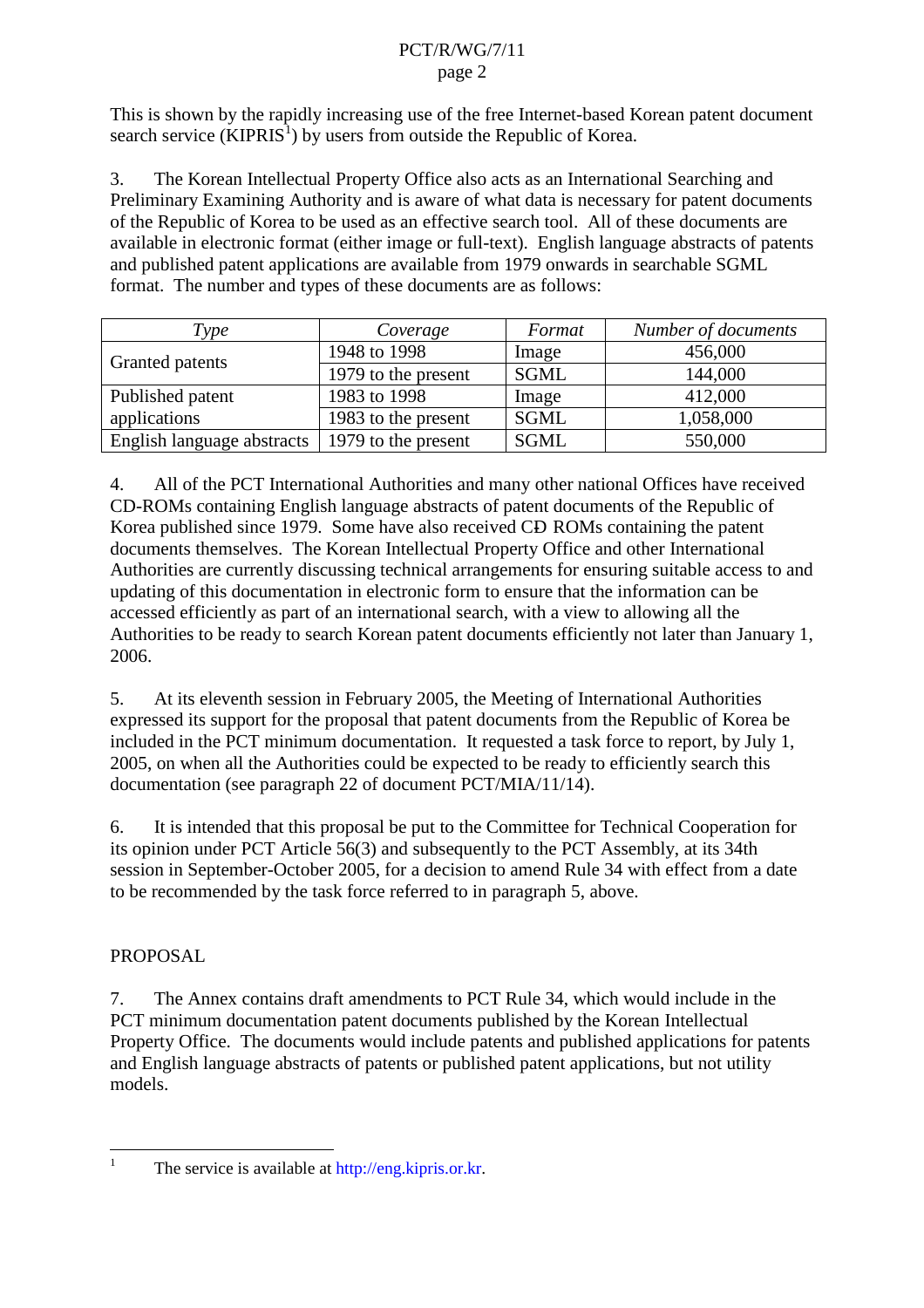### PCT/R/WG/7/11 page 3

8. Equivalent to the current arrangements for patent documents in Japanese, Russian and Spanish which form part of the PCT minimum documentation, International Authorities for which Korean is not an official language would not be required to include patent documents of the Republic of Korean in their search collections unless an English language abstract was available. The practical result of this would be that the International Authorities, other than the Korean Intellectual Property Office, would only be required to include those documents published from 1979 onwards.

> *9. The Working Group is invited to comment on the proposals contained in the Annex to this document.*

> > [Annex follows]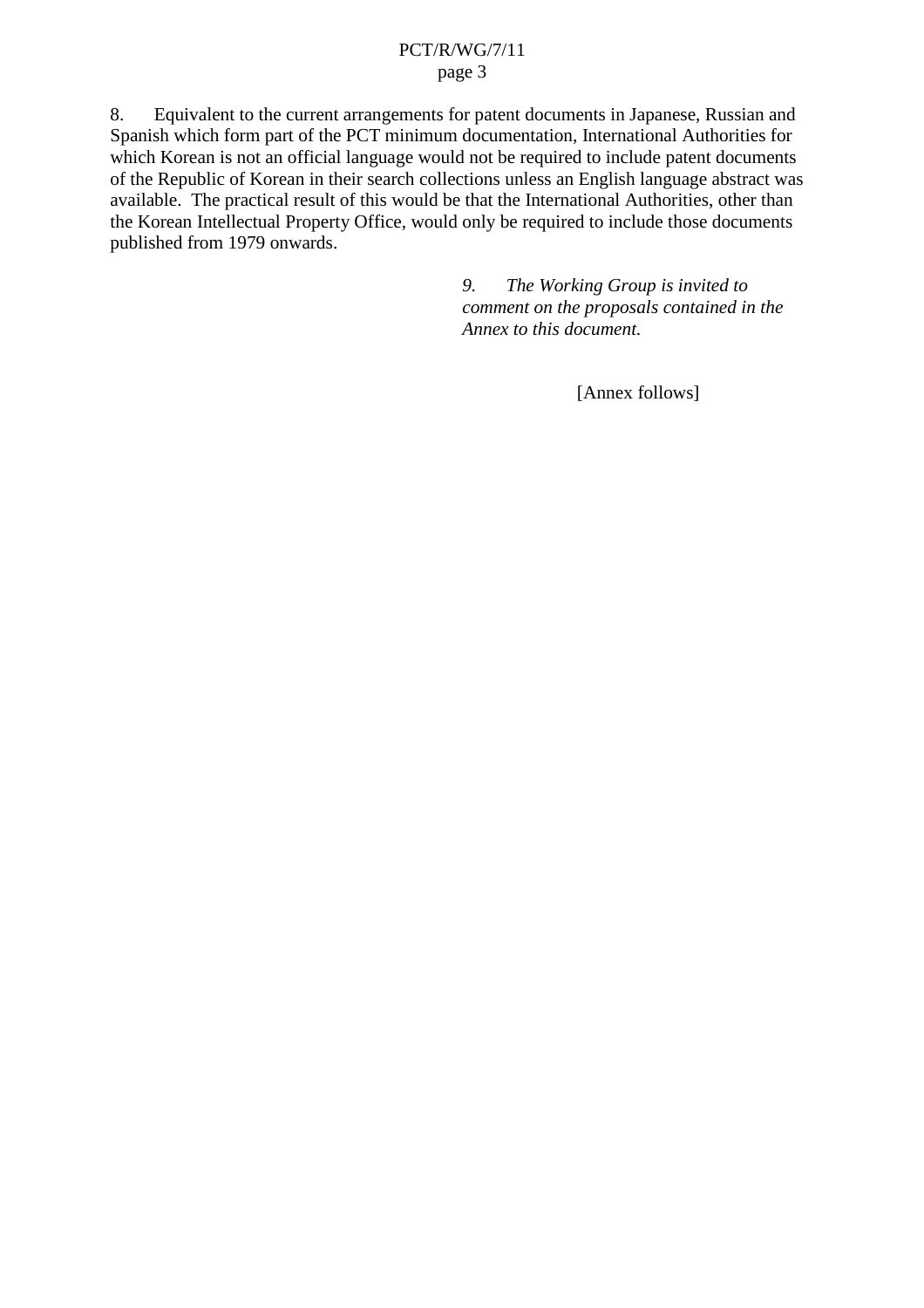### PCT/MIA/7/11

## ANNEX

# PROPOSED AMENDMENTS OF THE PCT REGULATIONS:<sup>2</sup>

# MINIMUM DOCUMENTATION: PATENT DOCUMENTS OF THE REPUBLIC OF KOREA

# TABLE OF CONTENTS

<sup>&</sup>lt;sup>2</sup> Proposed additions and deletions are indicated, respectively, by underlining and striking through the text concerned. Certain provisions that are not proposed to be amended may be included for ease of reference.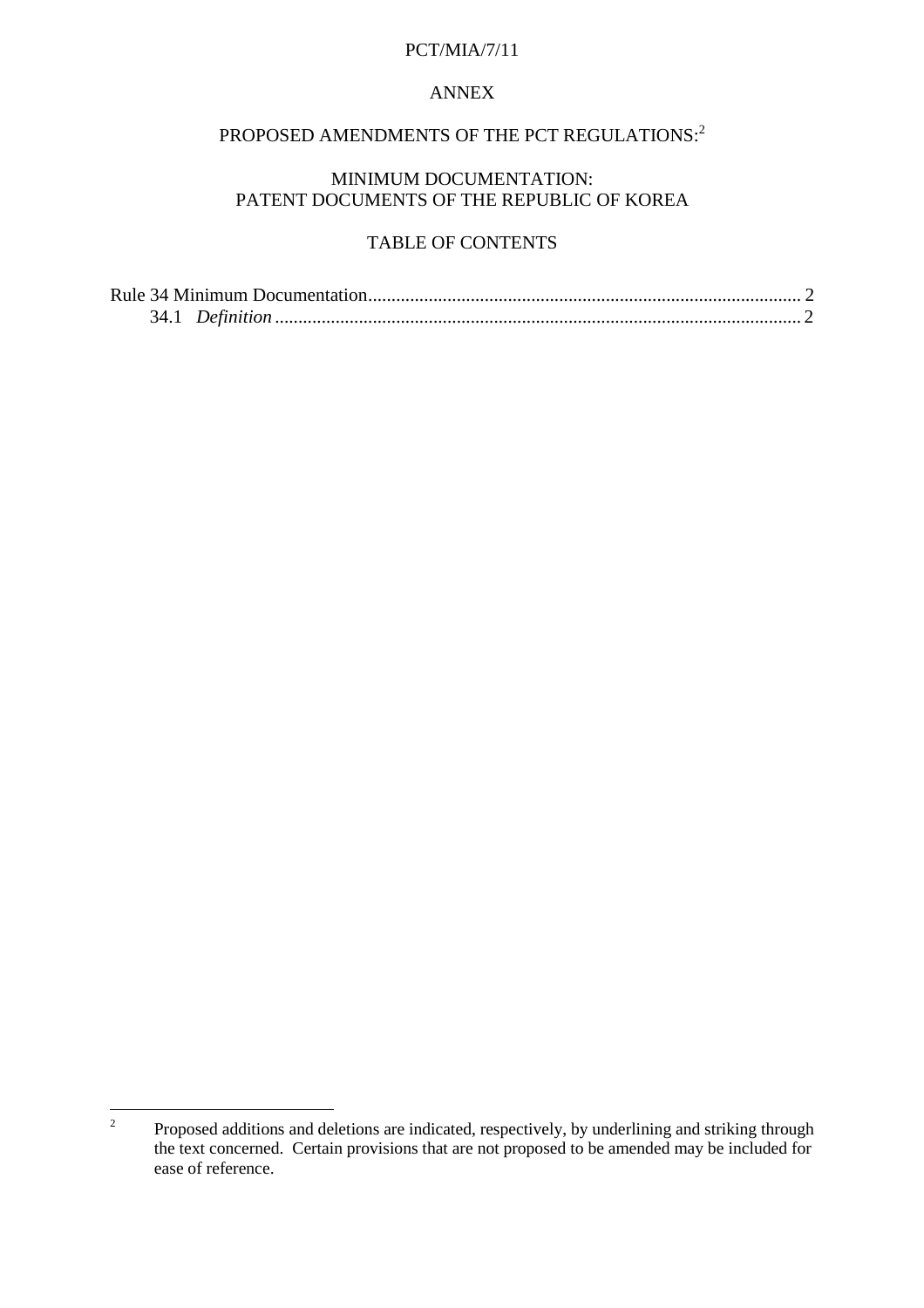### **Rule 34**

### **Minimum Documentation**

<span id="page-4-0"></span>34.1 *Definition*

(a) [No change] The definitions contained in Article 2(i) and (ii) shall not apply for the

purposes of this Rule.

[COMMENT: In this rule, "patent" does not include types of protection for inventions other than patents, and "application" does not include applications for such other types of protection. Consequently, the proposals below do not extend to the utility models of the Republic of Korea.]

(b) [No change] The documentation referred to in Article 15(4) ("minimum

documentation") shall consist of:

(i) [No change] the "national patent documents" as specified in paragraph (c),

(ii) and (iii) [No change]

(c) [No change] Subject to paragraphs (d) and (e), the "national patent documents" shall be the following: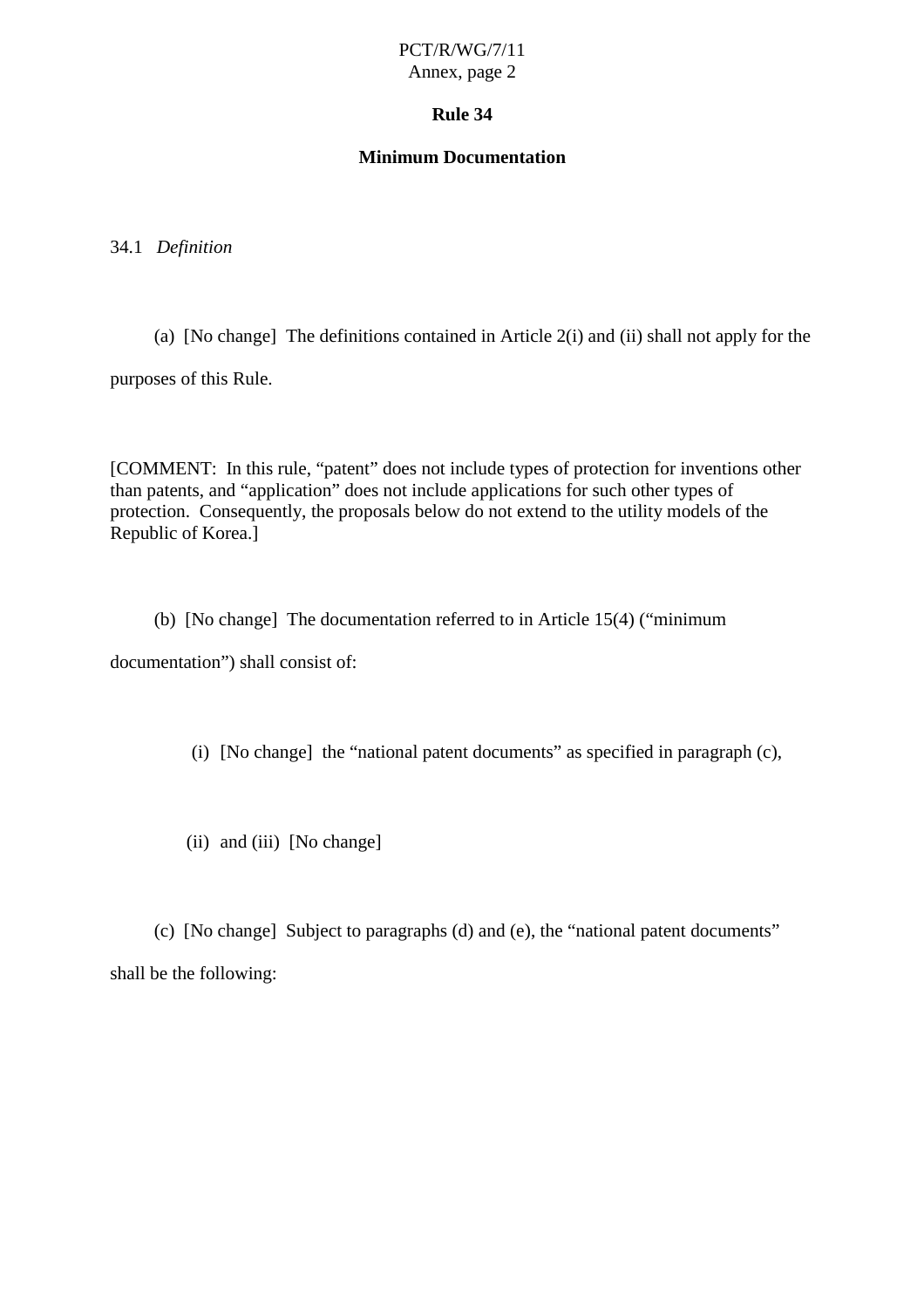*[Rule 34.1(c), continued]*

- (i) [No change] the patents issued in and after 1920 by France, the former *Reichspatentamt* of Germany, Japan, the former Soviet Union, Switzerland (in the French and German languages only), the United Kingdom, and the United States of America,
- (ii) the patents issued by the Federal Republic of Germany, the Republic of Korea and the Russian Federation,

[COMMENT: The States whose patent documents are specifically listed as being included in the PCT minimum documentation are divided into two categories. Those which existed in 1920 are listed under paragraph (c)(i) and their patent documentation from that year onwards is included (subject to the provisos in paragraphs (d) and (e), below). States established after 1920 are listed in paragraph (c)(ii) and all patents from these States from the date of their creation form part of the PCT minimum documentation (subject to the same provisos).]

(iii) [No change] the patent applications, if any, published in and after 1920 in the

countries referred to in items (i) and (ii),

[COMMENT: Similarly, all the published applications for patents from States listed in paragraph (c)(ii) form part of the PCT minimum documentation, subject to the provisos in paragraphs (d), (e) and (f), below. The limitation by date is, of course, only relevant to the States listed in paragraph (c)(i).]

(iv) to (vi) [No change]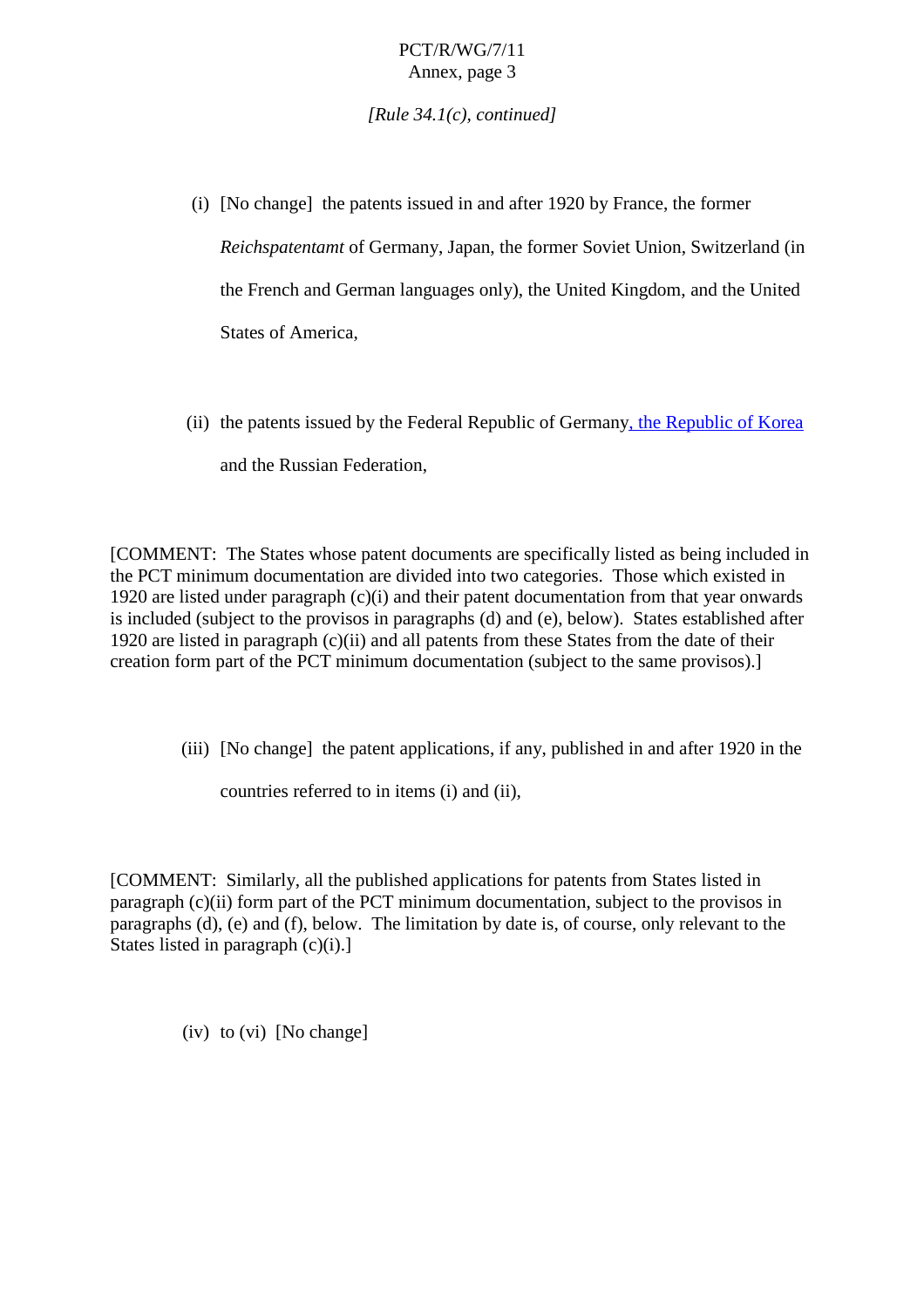*[Rule 34, continued]*

(d) [No change] Where an application is republished once (for example, an *Offenlegungsschrift* as an *Auslegeschrift*) or more than once, no International Searching Authority shall be obliged to keep all versions in its documentation; consequently, each such Authority shall be entitled not to keep more than one version. Furthermore, where an application is granted and is issued in the form of a patent or a utility certificate (France), no International Searching Authority shall be obliged to keep both the application and the patent or utility certificate (France) in its documentation; consequently, each such Authority shall be entitled to keep either the application only or the patent or utility certificate (France) only.

[COMMENT: As with other patent documents, the International Authorities would not be obliged to keep both a published application and a patent granted on the basis of that application in the Republic of Korea in their documentation.]